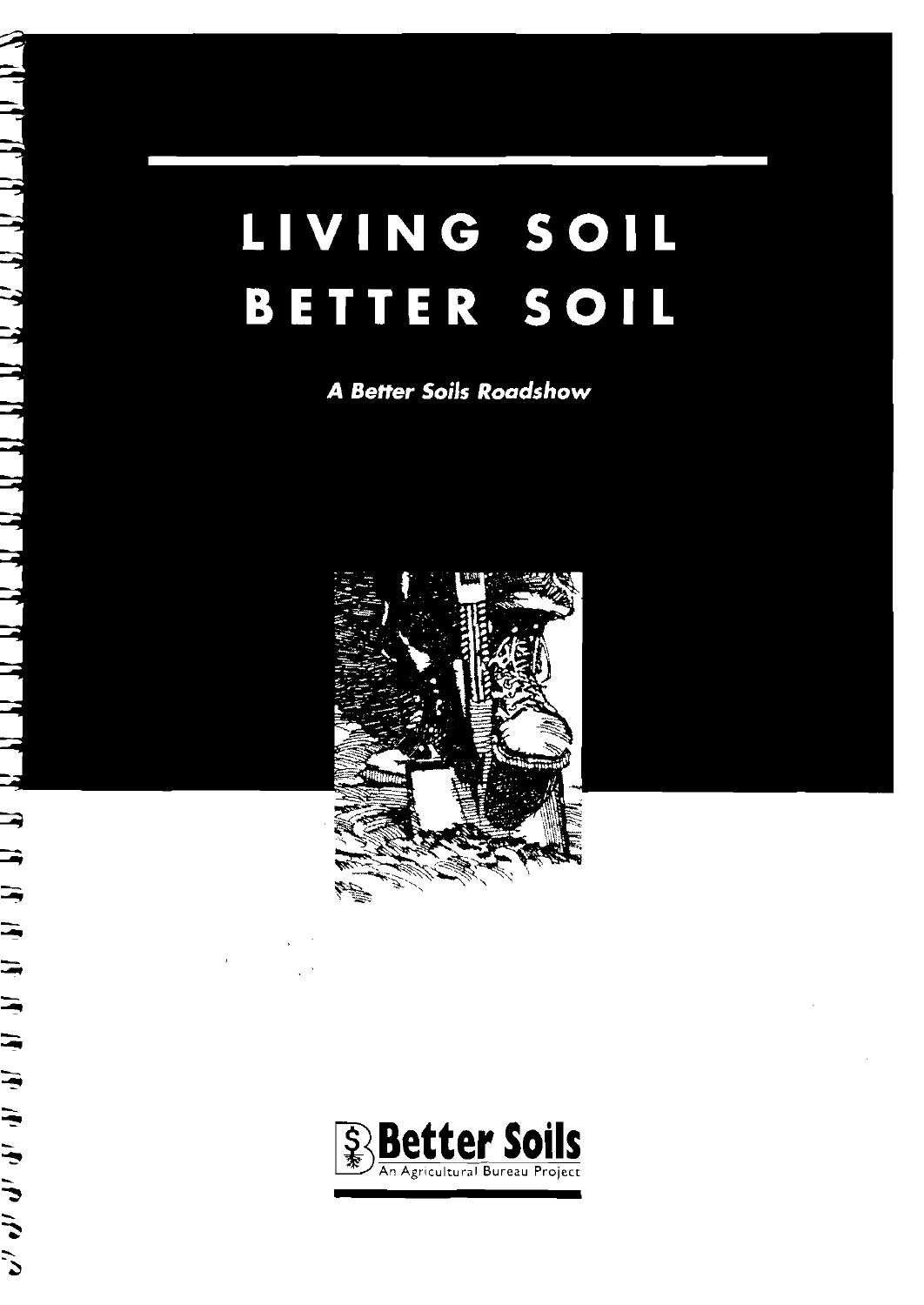$\Delta$ 

# WHY IS LIFE IN THE **SOIL IMPORTANT?**

Albert Pavira



# Biota sustain plant growth

Soil is alive with billions of microbes, microscopic animals and larger animals such as termites and earthworms. Without this teeming population the soil is dead and unable to sustain plant growth.

## **Changing the balance**

Before the land was cleared soil biota lived in harmony with the stable vegetative cover. As soon as the trees and scrub were cleared, the land ploughed and pastures or crops planted a new biological balance had to develop.

# Two way relationship with farming

If the farming was exploitative with burning, ploughing, no liming and low fertilizer inputs, then the soil microbes and animals suffer and their numbers decline (see graph 1). When this happens, the soil processes which are essential for agriculture such as organic matter breakdown, nitrogen fixation, nitrogen cycling and soil structure maintenance all decline. This is why we have to do everything possible to maintain an active living soil population.

### Remember

- An active soil biota is essential to improve and sustain agricultural production.
- We can insure a healthy soil by increasing the food supply for the microbes and soil animals.
- A healthy food supply can be achieved through increasing residue return, increasing pasture production and maintaining soil pH above 5.5.

# Three major factors affect life in the soil:

- 1. Input of Plant Residues. Organic matter is the fuel which drives the soil biota. The higher the input of plant residues the higher the biological activity and the greater the improvement in soil fertility.
- 2. Soil pH. Soil acidity develops after land is cleared and pastures or crops grown.

This acidity comes from processes such as:

- nitrogen fixation by legumes
- · growing of shallow rooted crop and pasture plants
- · leaching of mineral nitrogen such as nitrate.

Soil acidity is not directly caused by the use of superphosphate but rather by the increased plant production following the use of fertilizers.

1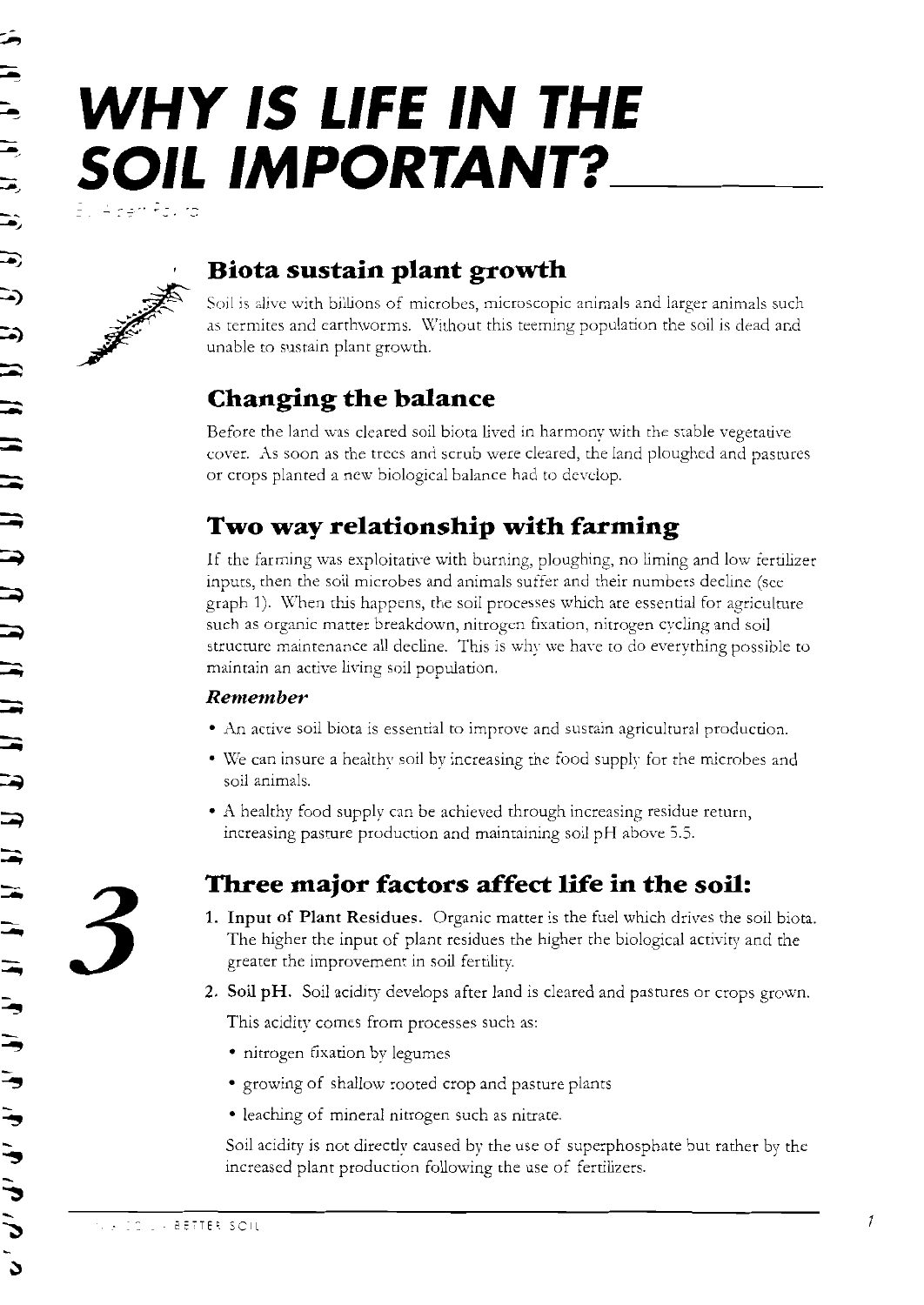As soils become more acidic microbial activity slows down and earthworms disappear. This results in organic matter breakdown, nitrogen fixation and productivity being reduced.

Research I did some years ago showed that microbial numbers and soil respiration more than doubled when a pasture soil was limed from pH 4.5 to 6.5. Liming of agricultural soils is a common practice overseas but here in Australia liming has not been widely adopted, much to the detriment of farm productivity.

3. Cultivation. Every time a soil is cultivated there is a flush in microbial activity with a loss of valuable organic matter and this leads to a breakdown in soil structure. So wherever possible, we need to minimize cultivation.

## Where do soil biota live?

The majority of soil organisims are found in the top 10cm of soil. Agricultural practices which change the environment in the top 10cm of soil will impact on the type and number of soil organisims present. Many soil organisims are smaller than soil particles. If top soil is being lost by erosion so are soil organisims.

### Figure 1: Soil biota carry out 5 key functions which interact with production.



Different production systems alter the food-web for plant residues breakdown.

Source: V.V.S.R. Gupta - CRC For Soil & Land Management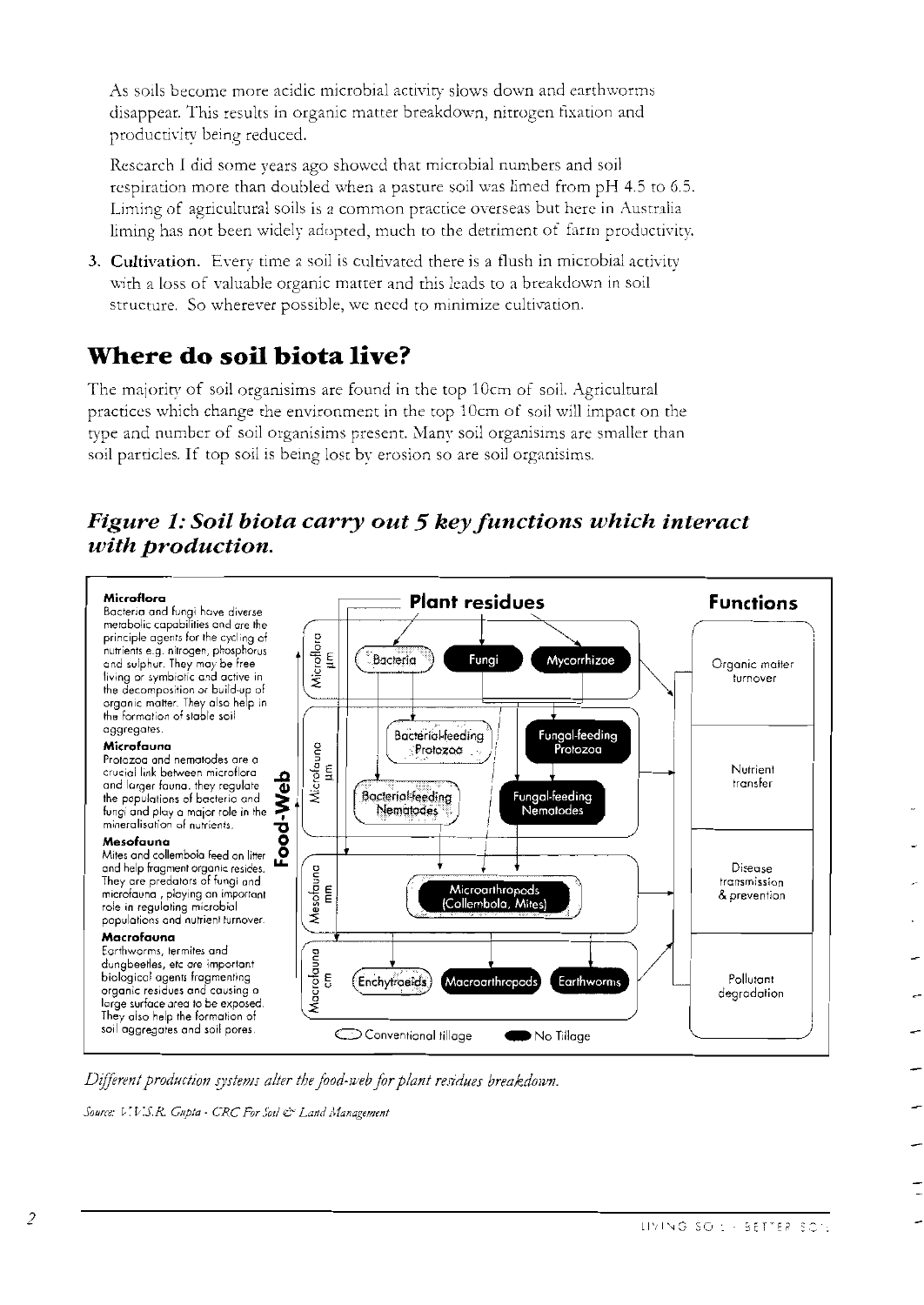Y

# **VAM - THE BENEFICIAL FUNGI THAT FEED PLANTS**

15 . Smith University of Adelaide

Most plants don't just have roots, they have VAMs - vesicular arbuscular mycorrhiza. VAMs are fungi which live in a harmonious relationship with plant roots. This is a symbiosis in which the fungi provide the plant with extra nutrients from the soil, especially phosphorus and zinc, in exchange for sugars provided by the plants.

About 80% of all plants, including most field crops and many trees, harbour the fungi as an integral and normal component of their root systems.

As with all fungi VAMs also help hold soil particles together.

### **How VAMS live**



THM imgi grow inside plant roots.  $\ldots$   $\ldots$  absorbs nutrients beyond  $r = r_1 \ldots r_n$  of roots.





Summer: plants absent. Fungi survives in dead root fragments or as large spores. Fungi are dormant

when soil is dry.

After rain VAM germinate from dead root fragments and spores colonising new roots.

There are about 150 species of the fungi, which may have small preferences for different soil types and environments, but in general they are all capable of colonising roots of all susceptible plants (see Table 1 for susceptible/host crops), which is an important factor in their management.

Some plants, especially trees like Eucalypts, orchids and some heathland shrubs, have a different type of symbiotic fungus which works in a similar way to VAM. If you are interested in revegetation you also need to consider the range of different beneficial fungi that may be important.

Can I see **LAM** in soil or roots?

VAMs cannot be seen unless the root is stained and viewed under a microscope. The VAM fungi do not cause any disease, so there is no discolouration or root distortion. This makes it difficult to determine whether they are present in the roots or the soil. However, the chances are they will be there and working to improve the nutrient uptake of your crops and the stability of your soil.

Lack of VAMs will reduce plant growth but this again may be hard to determine in a paddock situation.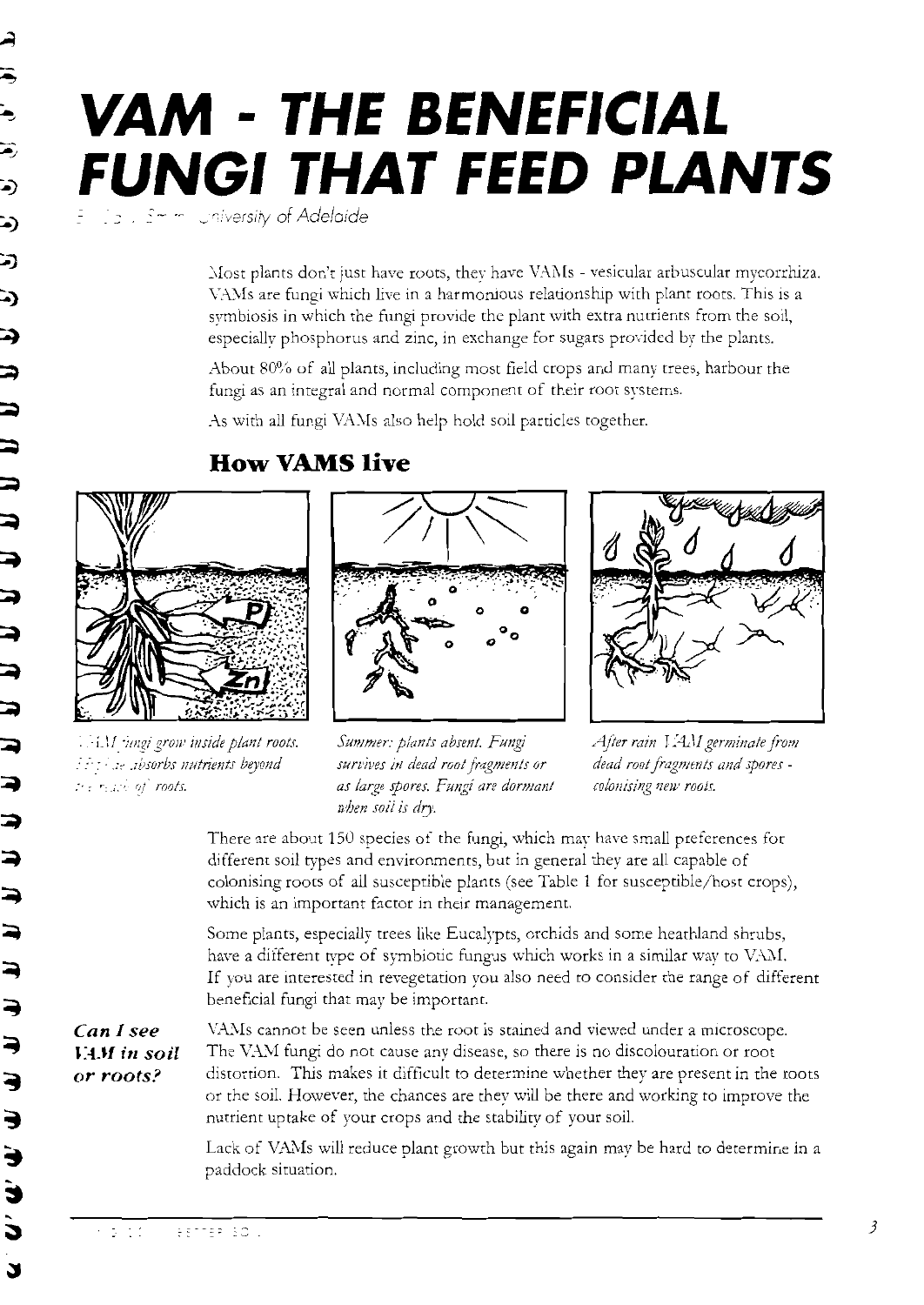### Figure 2: Mycorrhizal (VAMs) and phosphate responses in low phosphorus soil



This picture shows how both phosphate fertiliser and V/Ms can increase the growth of subclover. In low P soils the plants grow very badly, but growth can be increased either by fertiliser application which directly increases P supply or by VAMs which help the plant extract P even in the very deficient soil. If the balance is right then application of fertiliser and help from UAMs can work together.

VAMs extend the plant root system and the whole mycorrhiza (fungus plus plant) can exploit the soil nutrients much more effectively than the plant alone.

Some plant nutrients, such as phosphorus (P) and zinc (Zn), move very slowly in the  $\; {\it plant}$ soil solution. Therefore, when a plant removes these nutrients from the soil near the root there can be a delay before they are replaced at the root surface. A zone of nutrient depletion may occur near the root slowing down plant nutrient uptake.

How does the fungus relationship  $work?$ 

The fungi grow out into the soil, sometimes several centimetres from the root and pick up nutrients at a distance where they are still readily available. The fungal strands (hyphae) then transport the nutrients quickly back to the plant  $-$  a kind of rapid transit system - overcoming the slow movement in the soil. Tolerance to drought can be increased as the rapid transit system overcomes slow movement of nutrients in dry soil. There is no good evidence that the fungi actually transport water.

Additionally, the hyphae are very, very narrow (only about 10 millionths of a metre across, or less). This means that they have a huge surface area for nutrient absorption and they can squeeze into soil pores that are not accessible to roots which will be 10 times, or more, the width of a VAM fungal hypha.

VAM hyphae growing out of the roots bind soil particles together, like a 'sticky string bag'. This improves soil stability and can help to prevent erosion.



VAM grow inside the roots. They extend beyond the zone of nutrient depletion. They provide a rapid transit system for poorly soluble nutrients eg.  $P \circ P Zn$ .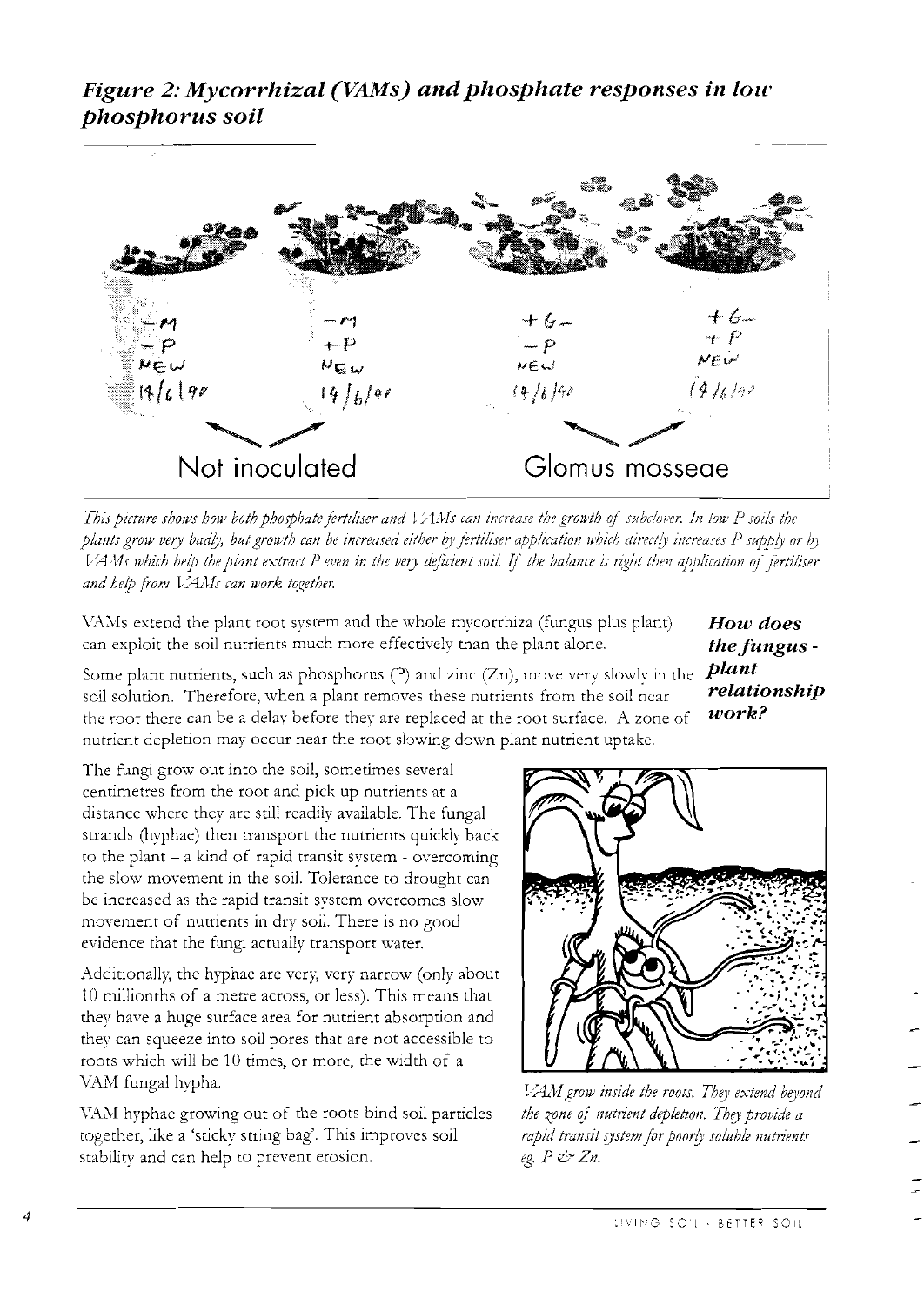The benefits don't come absolutely free because the fungus needs sugars provided by the plant. Under most conditions the plant produces sugars to spare, so the 'cost' of supporting the fungi is well invested. This results in enhanced nutrient uptake and more effective use of fertilisers.

Do all plants host VAM fungi? About 80% of plant species, including many important crops, do form VAM. Table 1 lists common crops and whether they are host or non-hosts.

Some important non-hosts which never form VAM are canola and other members of the cabbage family, lupins and beets (see Table 1).

Other families of crop plants do host the fungi, but the degree to which they respond to the symbiosis is variable and often relates to the speed of root growth and development of root hairs by the plant and to soil conditions, particularly nutrient levels.

| <b>VAM</b> responsivness | Crop                                                                                                                                        | A knowledge of of which crops are<br>non-hosts and which are highly                                                                                                                                                                                                                                                                                                                                                          |
|--------------------------|---------------------------------------------------------------------------------------------------------------------------------------------|------------------------------------------------------------------------------------------------------------------------------------------------------------------------------------------------------------------------------------------------------------------------------------------------------------------------------------------------------------------------------------------------------------------------------|
| - GH                     | faba beans<br>linseed and linola<br>peas<br>chickpeas<br>lentils<br>medic<br>vetch<br>subclover<br>lucerne<br>citrus<br>lettuce<br>capsicum | responsive could help improve crop<br>productivity especially in soils with<br>low nutrient availability. Ideally highly<br>responsive crops should not follow<br>non-hosts.<br>Lack of response does not mean that<br>the beneficial fungi are absent. VAMs<br>will continue to multiply in all host<br>crops regardless of the crop's<br>responsiveness. This can have positive<br>benefits for a responsive crop later in |
| MODERATE TO LOW          | barley<br>wheat<br>oats                                                                                                                     | the rotation<br>Table 1 provides a rough guide to crop<br>responsiveness, but it is important to note                                                                                                                                                                                                                                                                                                                        |
| <b>VERY LOW</b>          | rye<br>buckwheat                                                                                                                            | that there will be variations with cultivar and<br>soil conditions.                                                                                                                                                                                                                                                                                                                                                          |

Table 1. Some examples of crops with different responsiveness to VAM

| How are                       | To grow and reproduce, VAM fungi need living plants which are hosts. However,                                                                     |
|-------------------------------|---------------------------------------------------------------------------------------------------------------------------------------------------|
| VAM                           | they are adapted to survive as 'resting stages' in most soil types and conditions                                                                 |
| affected                      | around the world, including hot and dry, wet and frozen soils.                                                                                    |
| by <b>soil</b><br>conditions? | They are present in soils of all textures, from sandy soils to those with a high clav<br>content and are also present at a wide range of soil pH. |
|                               | A mixture of species is usually present, adapted to the local conditions.                                                                         |
|                               |                                                                                                                                                   |

The spores and infective root fragments can survive very well in hot conditions as long as the soil is dry, which is important for cropping in Mediterranean climates like South Australia. Spores will become active in moist conditions, but if host plants are absent, they will die. False breaks may reduce but certainly not eliminate colonisation when the crop finally gets going.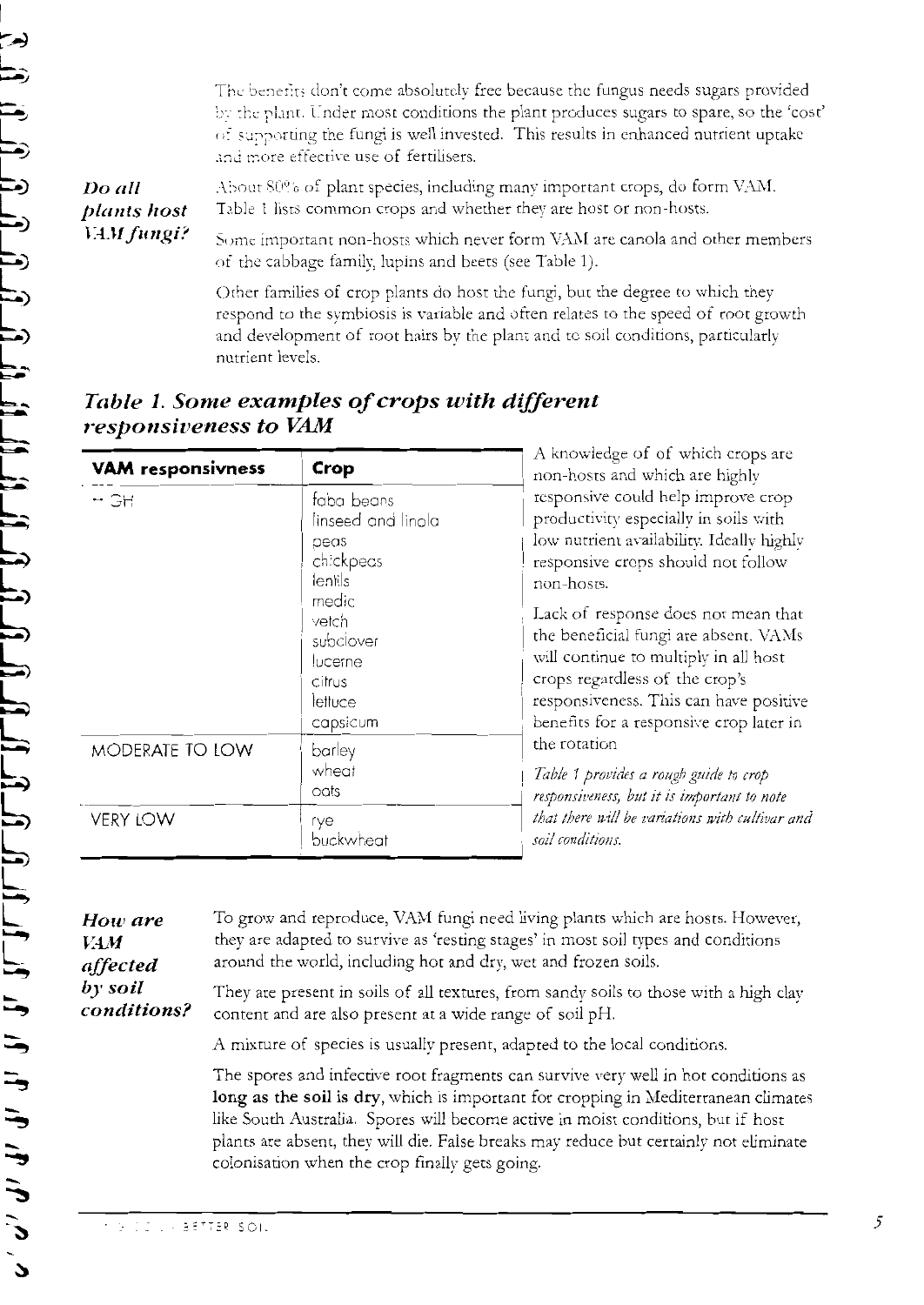VAM do not use soil organic matter as a food source. Different species can associate with all host plant species (but not the non-hosts, of course). Host plants will provide sugars for the fungi and so help to maintain populations.

## **Rotations**

Rotations that include either long bare fallow (especially when the soil is wet) or non-hosts will reduce VAM populations.

The effect of bare fallow has been shown by research in Queensland, where 'Long Fallow Disorder' has been found to be caused by low populations of VAM.

This is because in warm moist soils without plants, the VAM spores germinate, but as they cannot find a plant, they die. If fallow persists for 12 months or longer, the VAM spores can effectively be wiped out.

In South Australia long fallows are not used and often the soil is dry in the summer, so germination does not occur and problems are much less likely.

Non-host crops, like canola, also reduce VAM populations and the amount of VAM in the roots of the following crops. At present is seems that one year of canola will not create a major problem, but if several vears of canola or mustards are grown for soil fumigation, then the VAM will be reduced, together with the disease organisms.

# Tillage

Conventional tillage and other soil disturbance has a negative impact on VAM function. It breaks up fungal threads in soil and destroys their connections with the plant so that they cannot work to increase uptake of nutrients.

How does management influence  $VAM?$ 



Long fallow - VAM spores germinate in moist soil. If host plant roots are not available the VAM will die.





## Soil compaction

This not only reduces root growth, but reduces the benefits of VAM. Research is in progress to find out how the fungal threads grow through compacted soil and whether some fungi are able to do this better than others.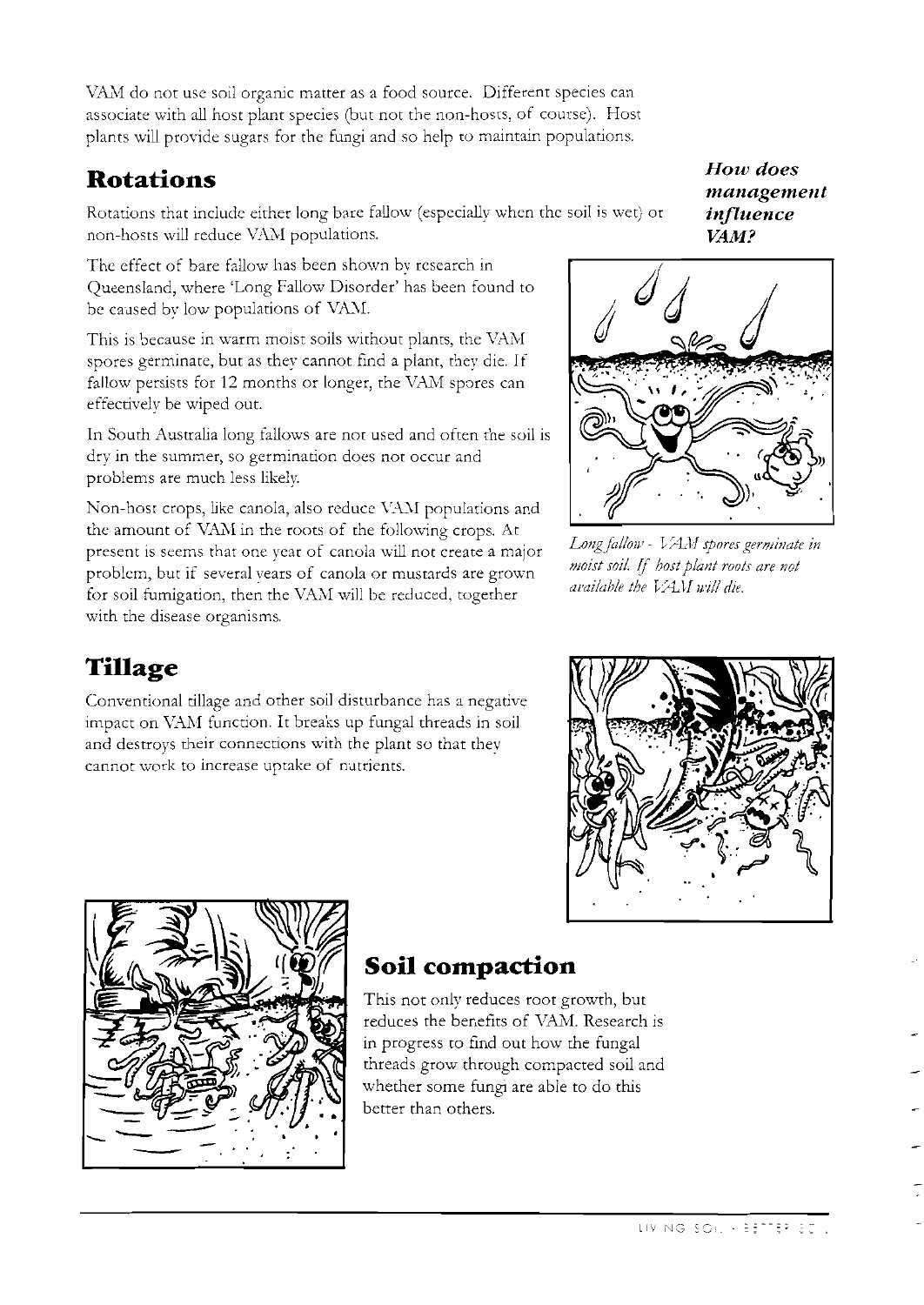

## **Fertiliser**

High fertiliser applications, especially phosphorus reduce the plant's need for VAM and can reduce the fungal populations too. The effect varies with the responsiveness of the crop. Wheat essentially loses its VAM partner when fertilisers are high, but peas, beans and many pasture legumes may still have the VAM and benefit from them, but to a lesser degree.

## Pesticides and soil fumigants

Some fungicides, if they get into the soil, will reduce VAM populations.

Most herbicides do not seem to have a direct chemical effect on VAM, but they do kill the plants and therefore reduce the living food source of the VAM fungi.

Soil fumigants eliminate all soil biota, including VAM. This can be a problem in horticulture, especially if the crop is particularly responsive to VAM.





## **Stubble management**

Retaining stubble will return nutrients to the soil and the VAM will help to take these directly to the plants. Stubble burning kills VAM, especially hot burns. Some research has shown that burning stubble from a peanut crop reduced the percentage of the root length of the next crop from 72% to 16%. Taking into account differences in the crop growth, this translated to a reduction of VAM-colonised roots from 12 metres per plant, to 1.5 metres per plant.

Organic management has been shown to increase VAM populations in the roots of crops.

# Do VAM interact with other soil organisms?

VAMs compete with other members of the soil biota for soil nutrients and hence increase the competitive ability of their host plants.

They increase nodulation and nitrogen fixation in legumes by supplying the phosphate that is essential for effective nodulation.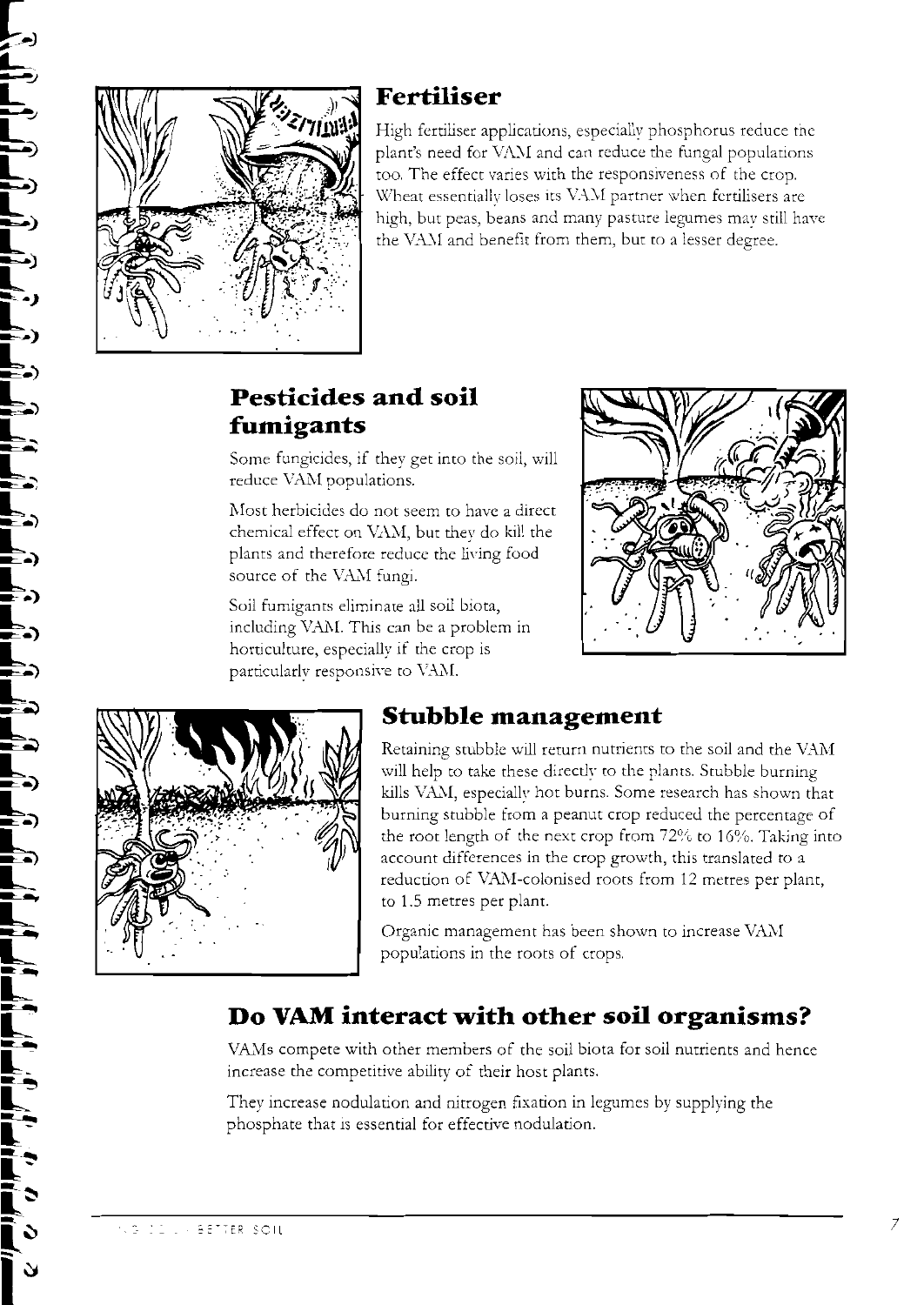VAM can increase the tolerance of plants to some diseases and pests by compensating for root damage and may even have direct negative effects on the disease-causing organisms themselves.

Some soil animals graze on VAM hyphae and spores, but unless the populations are very high and out of balance the grazing may actually help to keep the fungi young and vigorous and release nutrients from the dead hyphae.

Table 2: How can I make the most of VAM in my soils?

| DO                                                                                                                                                                          | <b>DON'T</b>                                                                   |
|-----------------------------------------------------------------------------------------------------------------------------------------------------------------------------|--------------------------------------------------------------------------------|
| • Consider the role of VAM in different crops<br>in the rotations. Is the crop a host or non-host,<br>responsive or non-responsive? Will they build<br>up soil populations? | • Grow biofumigation crops like, canola or<br>mustards, for more than one year |
| • Include host plants in the rotations to build up<br>populations, especially after a non-host,<br>essential tillage or stubble burning                                     | • Grow a highly responsive crop immediately<br>after a non-host                |
| • Limit non-hosts in rotations, especially before a<br>very responsive crop                                                                                                 | • Use conventional tillage, except where really<br>necessary to reduce disease |
| • Adopt minimum tillage to avoid damage to<br>the fungus                                                                                                                    | • Burn stubble every year. Occasional burns<br>may be necessary                |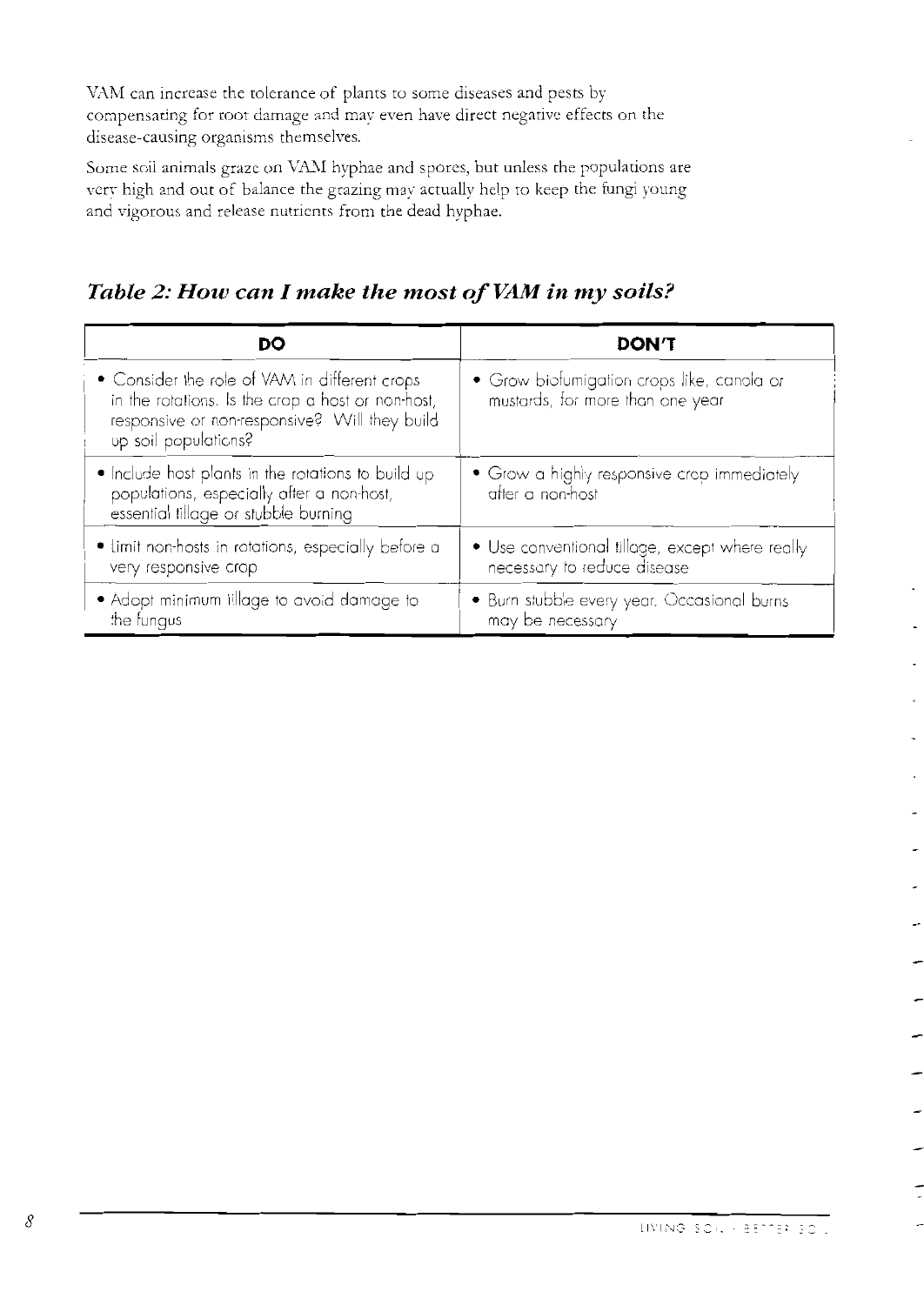# **HERBICIDES AND LIFE** IN THE SOIL

... S.F. Gueral CSIRO Land & Water

Pesticides are an essential in modern agriculture. In Australia over \$800 million is spent each year on pesticides, with 65% of this expenditure on herbicides.

Many herbicides are applied directly to the soil which has lead to questions about their impact on the soil biota - the Life in Soil.

Soil biota consist of a diverse range of organisms; both flora (microorganisms) and A diverse fauna (animals). These organisms carry out key soil functions and are grouped by range of both body size and function (See figure 1) For example the function of nutrient organism cycling is carried out by microflora, e.g. bacteria, microfauna e.g. protozoa and types and mesofauna e.g. collembola (springtails). species

carry out All the organisms involved in a specific function are grouped and termed a one function functional group, eg. nitrification is carried out by nitrifving microorganisms.

> Agronomic practices which interfere with specific organisms may reduce the output of a functional group but may not cause it to cease. However, this may result in a new population balance which could lead to plant pathogenic organisms becoming dominant.

An understanding of the impact of different herbicides on various soil functions will help farmers work in harmony with the soil biota and minimise the impact of herbicides on these functions.

#### **Please note:**

- The following information draws on Australian and international research.
- A majority of herbicide research is laboratory based. This is because field fluctuations in temperature and moisture and the variability in physical and chemical properties of soil may influence the soil organisms to a greater extent than the application of a pesticide. Direct transfer of results from lab research to field situations may not be appropriate.

## **Physical versus chemical weed control**

Appropriate use of herbicides destructive to soil biota

The appropriate use of herbicides maybe less destructive to the soil environment and soil organisms than traditional weed control techniques of cultivation and stubble burning, (see graph 1)

could be less For this to hold true the following management practices need to be in place:

- the retention of stubble/organic residues, a major carbon source for soil organisms
- low rates of chemical application
- a 'recovery period' for soil biota is allowed between herbicide applications
- repeated application of the same herbicide within a short period is avoided.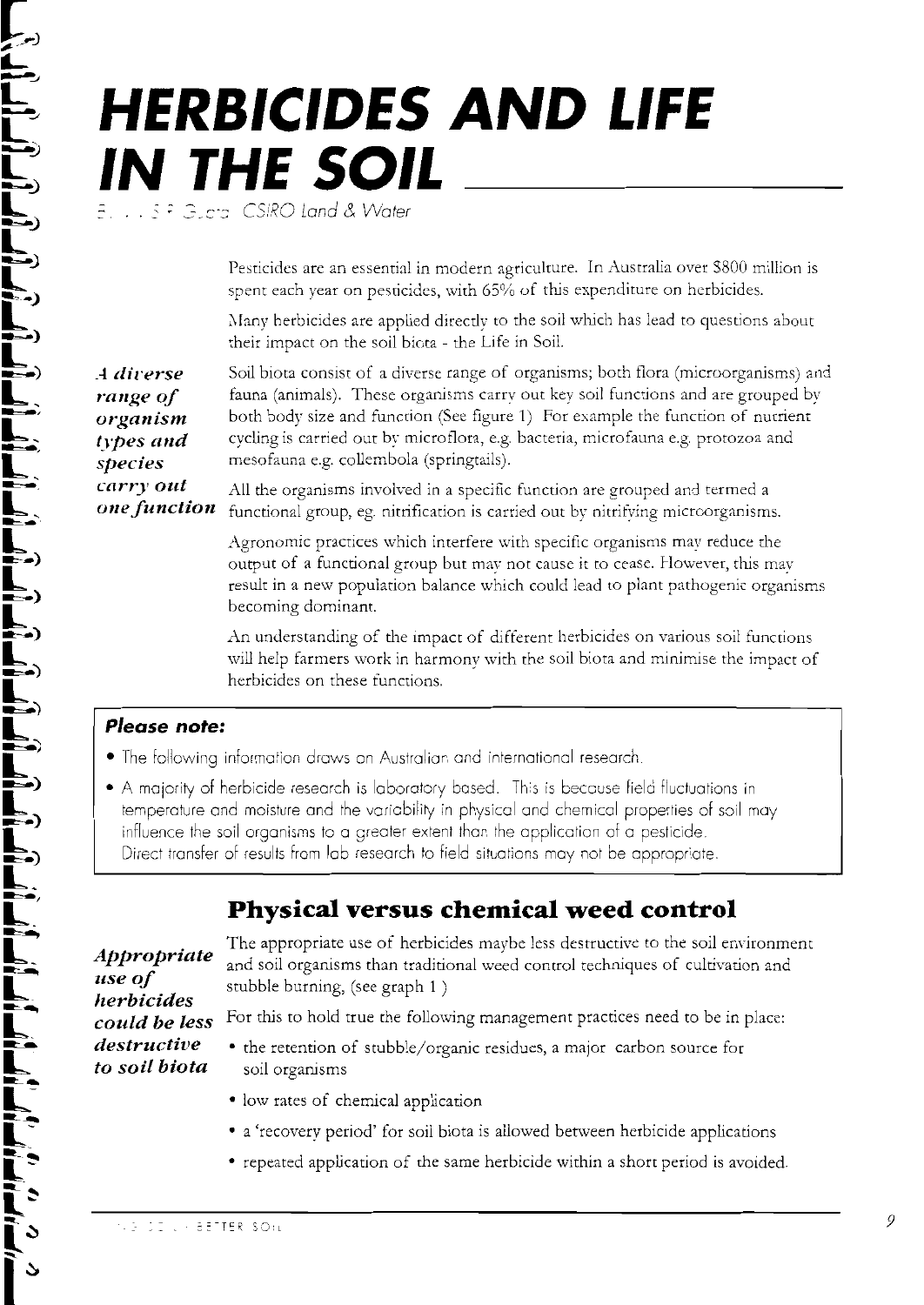## Graph 1: Impact of different farming methods on soil biota populations



# Are all chemicals OK?

Appropriate chemical use with stubble retention may be better for soil biota than cultivation and burning but it does not mean that it is 'good' for soil biota. In general soil biota may be effected by herbicide applications either directly or indirectly. A direct effect is when the chemical kills the organism or inhibits its activity. Indirect effects include changes in soil temperature and moisture due to removal of weeds, the addition of weed residues with low C:N ratios and changes in the populations of predators and prey.

Details of the impact of some widely used agricultural herbicides are contained in table 3.

In many cases there are no definitive answers and only limited work has been carried out in Australia. Each herbicide needs to be considered separately.

Application of herbicides  $(such\ as\ SUs)$ should be avoided in situations where the crop is not robust and disease levels in soil are medium. especially in alkaline soils.

## Table 3: A summary of findings for a range of chemicals tested in Australia or overseas.

| <b>Chemical and Group</b>                                                                               | General Findings from Australian and<br><b>International Research</b>                                                                                                                                                                                                                                                                                     |
|---------------------------------------------------------------------------------------------------------|-----------------------------------------------------------------------------------------------------------------------------------------------------------------------------------------------------------------------------------------------------------------------------------------------------------------------------------------------------------|
| Sulfonylureas (SUs)<br>Group B - Inhibitors of<br>the enzyme acetolactate<br>synthase - ALS inhibitors. | Reduced ability of microorganisms to grow up to six to eight weeks<br>after application (microbial stress). May result in reduced nitrogen<br>mineralisation. May cause increased incidence of plant diseases such<br>as Rhizoctonia and Take-all. Some herbicides also reduce colonisation<br>by mycorrhizal fungi. No information on long term effects. |
| Triazines<br>Group C - Inhibitors of<br>photosynthesis at<br>photosystem II                             | Under long term field applications generally no effect on soil biotal<br>providing organic matter was continually returned to the soil. Short<br>term effect on soil bacteria especially nitrogen fixers and those<br>involved with nitrogen cycling. May increase the chances of some<br>fungal, viral and nematode induced diseases.                    |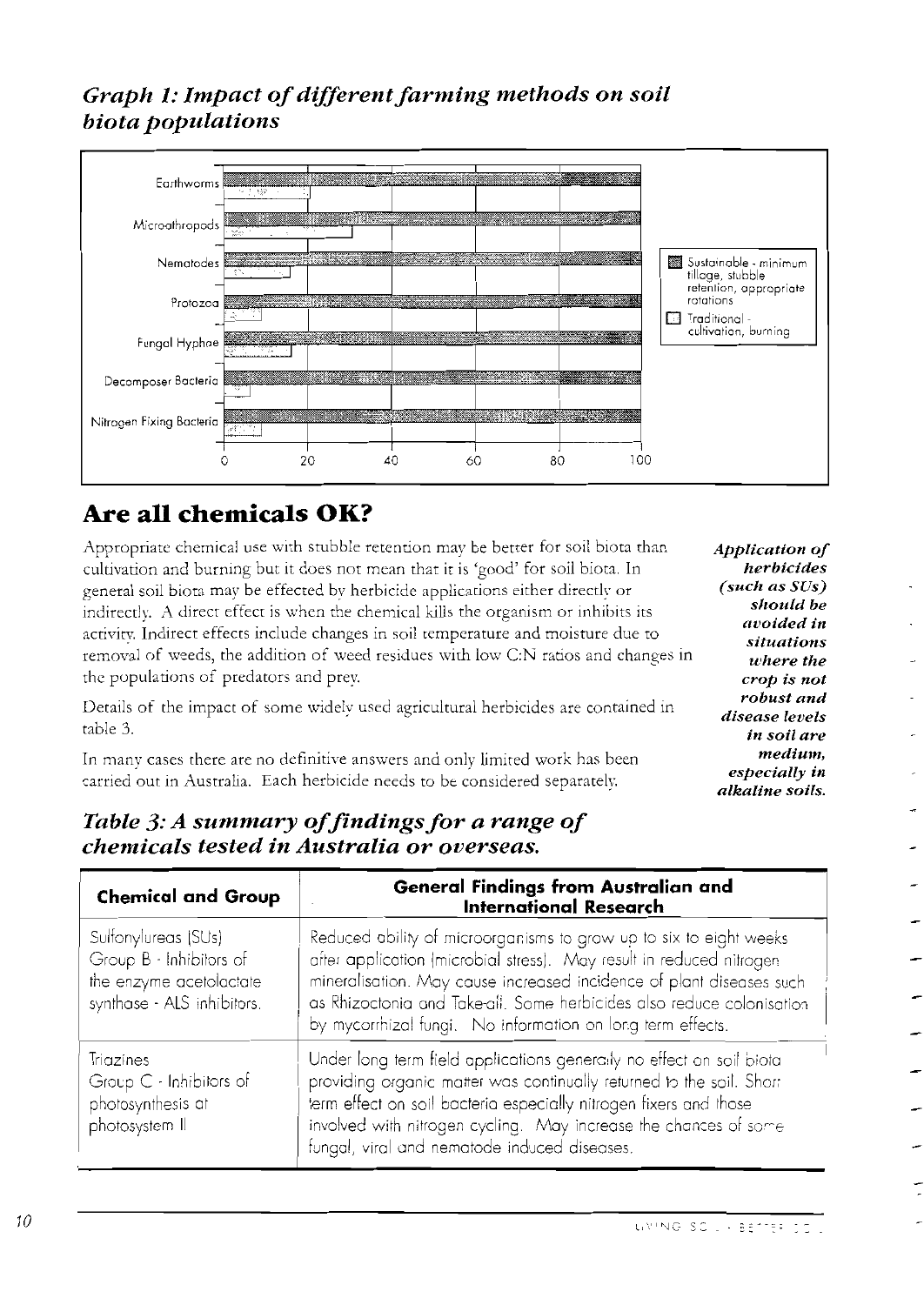Soils with a

healthy biota

may recover

negative

herbicide

application.

or compensate

better from the short-term

effects due to

| <b>Chemical and Group</b>                                                 | General Findings from Australian and<br><b>International Research</b>                                                                                                                                       |
|---------------------------------------------------------------------------|-------------------------------------------------------------------------------------------------------------------------------------------------------------------------------------------------------------|
| Trifluralin                                                               | No indication of long term effects. It has been found to interfere                                                                                                                                          |
| Group D - Inhibitors of                                                   | with legume/rhizobia symbiosis. May increase the chances of some                                                                                                                                            |
| Tudu in formation                                                         | fungal, viral and nematode induced diseases.                                                                                                                                                                |
| mormonal Sprays                                                           | Negative effects have been recorded for nitrogen fixation by rhizobia                                                                                                                                       |
| Group I - Disrupters of plant                                             | and reduction in colonisation by mycorrhiza. Long term effects are                                                                                                                                          |
| ce': growth                                                               | variable and dependant on soil type and environment.                                                                                                                                                        |
| Paraquat<br>Group L - Inhibitors of<br>chotosynthesis at<br>photosystem I | Reduced rate of stubble decomposition when sprayed on to stubble<br>rather than on to the soil containing stubble. Non-symbiotic nitrogen<br>fixing bacteria are inhibited even at very low concentrations. |
| . Glyphosate                                                              | No indication of any long term effects. Nitrogen fixation by legumes                                                                                                                                        |
| Group M - Inhibitors                                                      | has been shown to be reduced in some crops. Any negative effects                                                                                                                                            |
| of EPSP                                                                   | are dependent on soil type.                                                                                                                                                                                 |

In recent laboratory and field studies carried out in Australia a range of herbicides where applied as single applications at a range of rates. The following information details the key results.

## Short term versus long term impact

The impact of a herbicide on soil biota may be reversible or irreversible. A reversible impact is one where levels of microbial growth are returned to 'normal' over a period of time after a singe application.

The duration of reversible impacts has been found to vary with:

· rate of application

- type of herbicide
- · place of application soil, stubble or plant
- frequency of application.

Results from both field and laboratory research have shown symptoms of microbial stress (reduced new microbial growth) even at recommended rates up to six to eight weeks following the application some herbicides eg. Glean<sup>®</sup>, Logran<sup>®</sup> (See table 4). These effects where found to be soil type dependent. For example, in sandy soils with low organic matter and low microbial activity the negative effects of these herbicides were found to be greater.

| Table 4: The impact of different chemicals on microbial |
|---------------------------------------------------------|
| biomass (MB) and carbon dioxide production (MA)         |

| Positive or no impact                         | No impact on MB &<br>positive impact on | <b>Negative impact on</b><br>MA both MA & MB |
|-----------------------------------------------|-----------------------------------------|----------------------------------------------|
| Fusilade <sup>®</sup><br>Roundup <sup>®</sup> | Ally®<br>Glean®                         | Paraquat <sup>®</sup><br>Broda <sup>®</sup>  |
|                                               | Hoegrass®<br>Logran®                    | Logran <sup>®</sup>                          |
|                                               |                                         | Eclipse®                                     |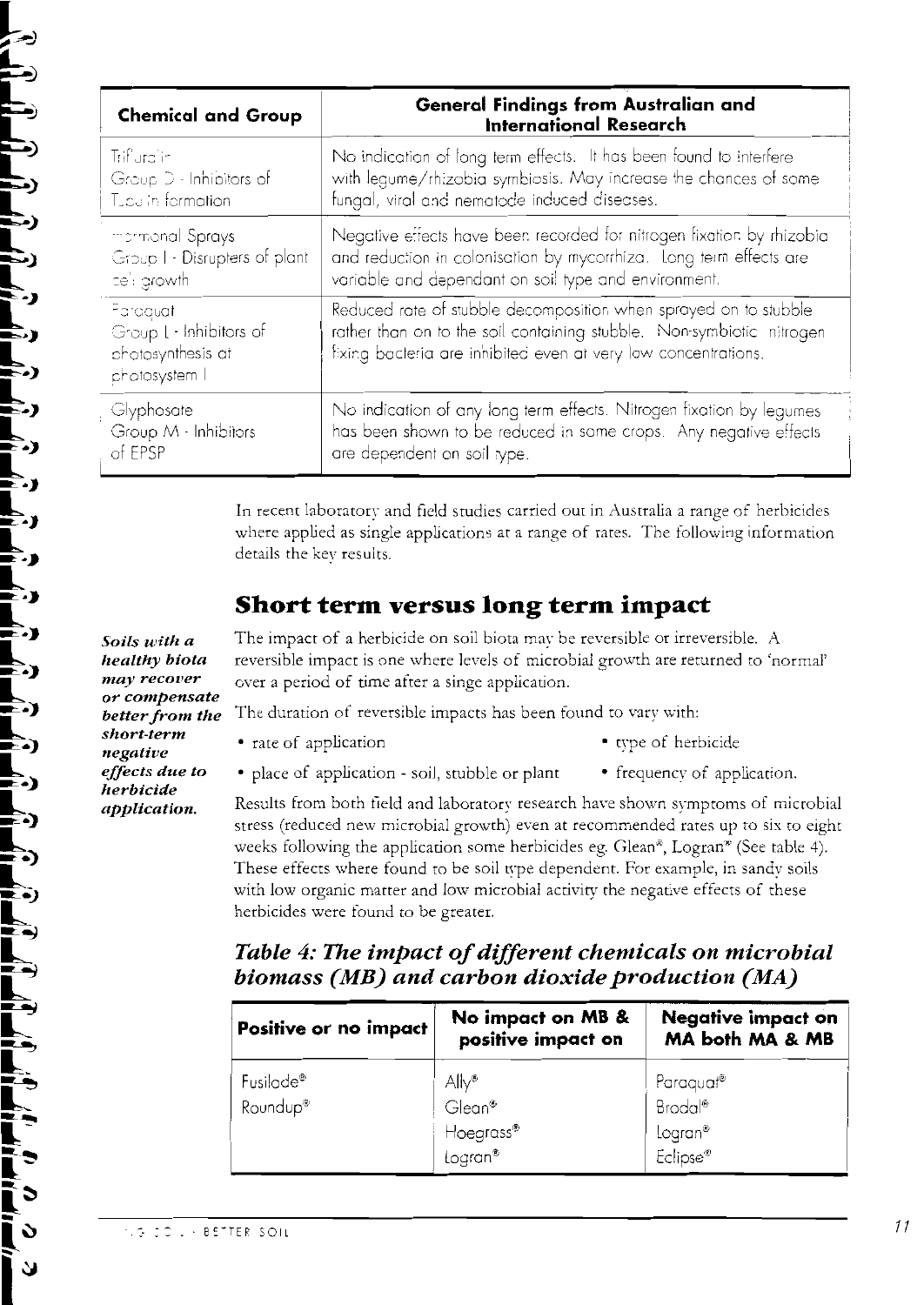In similar experiments the herbicides Ally<sup>®</sup>, Hoegrass<sup>®</sup> and Paraquat<sup>®</sup> were applied directly on to soil without any stubble cover at two and five times the recommended rate. Micro organisms were found to be under stress and not functioning properly six weeks after the application. In most situations this low level of functioning continued up to nine weeks.

However when the chemical was applied directly to the soil or to growing plants the stress time for soil organisms was reduced.

Multiple application of the same or different herbicides within the six to eight week window is a common practice in broadacre agriculture. The research has shown that it takes six weeks for the microbial activity to return to normal. Consequently multiple applications before the end of the six to eight week recovery period would be expected to reduce soil biota function, especially if organic carbon food sources were also limited.

The duration of this reduced biota function may be less significant than the timing. The majority of herbicides in broadacre cropping are applied around seeding. At germination the plant is at its most vulnerable as the root system is still developing. Reduction in biota functions such as nutrient release and disease suppression may reduce the early vigour of a crop or leave it more susceptible to root diseases. Application of another herbicide prior to the biota recovering from the first herbicide may accentuate the undesirable effects. More research work is needed in this area.

## **Impact on functions**

#### Disease Transmission

Some herbicides were found to alter the balance between bacteria and fungi populations near the plant litter. For example, some SU herbicides and Hoegrass<sup>\*</sup> increased the proportion of fungi near litter. This could result in the growth of opportunistic pathogenic organisms near the stubble increasing the chance of root diseases development.

#### Organic Matter Breakdown

Application of Ally<sup>®</sup> and Hoegrass<sup>®</sup> at twice the recommended rate reduced the ability of bacterial populations to use some of carbon substrates available from decomposing residues and near the growing root. This could result in a slower rate of stubble breakdown and associated nutrient mineralisation. Table 5 illustrates the significant reduction in cellulytic bacteria and fungi after herbicides have been applied.

### Table 5: The number and percentage of microorganisms which can breakdown cellulose (a major part of straw) found near wheat straw after the application of herbicides.

|                      | <b>Bacteria</b>         |                           | Fungi                        |                           |
|----------------------|-------------------------|---------------------------|------------------------------|---------------------------|
|                      | population/g<br>stubble | % remaining<br>of control | population/g<br>.<br>stubble | % remaining<br>of control |
| Control              | 389000                  | 100%                      | 335000                       | 100%                      |
| $A  y^{\circledast}$ | 3640                    | 0.9%                      | 6510                         | 2%                        |
| Hoegrass®            | 38900                   | $O\%$                     | 313                          | 0.09%                     |

This work suggests Ally® is harder on bacteria and Hoegrass® is more detrimental to fungi.

**Stubble is home** to 60% of the biota population therefore. applications to stubble will impact on a large proportion of the soil population.

A recovery period of six to eight weeks should be allowed between applications of herbicides.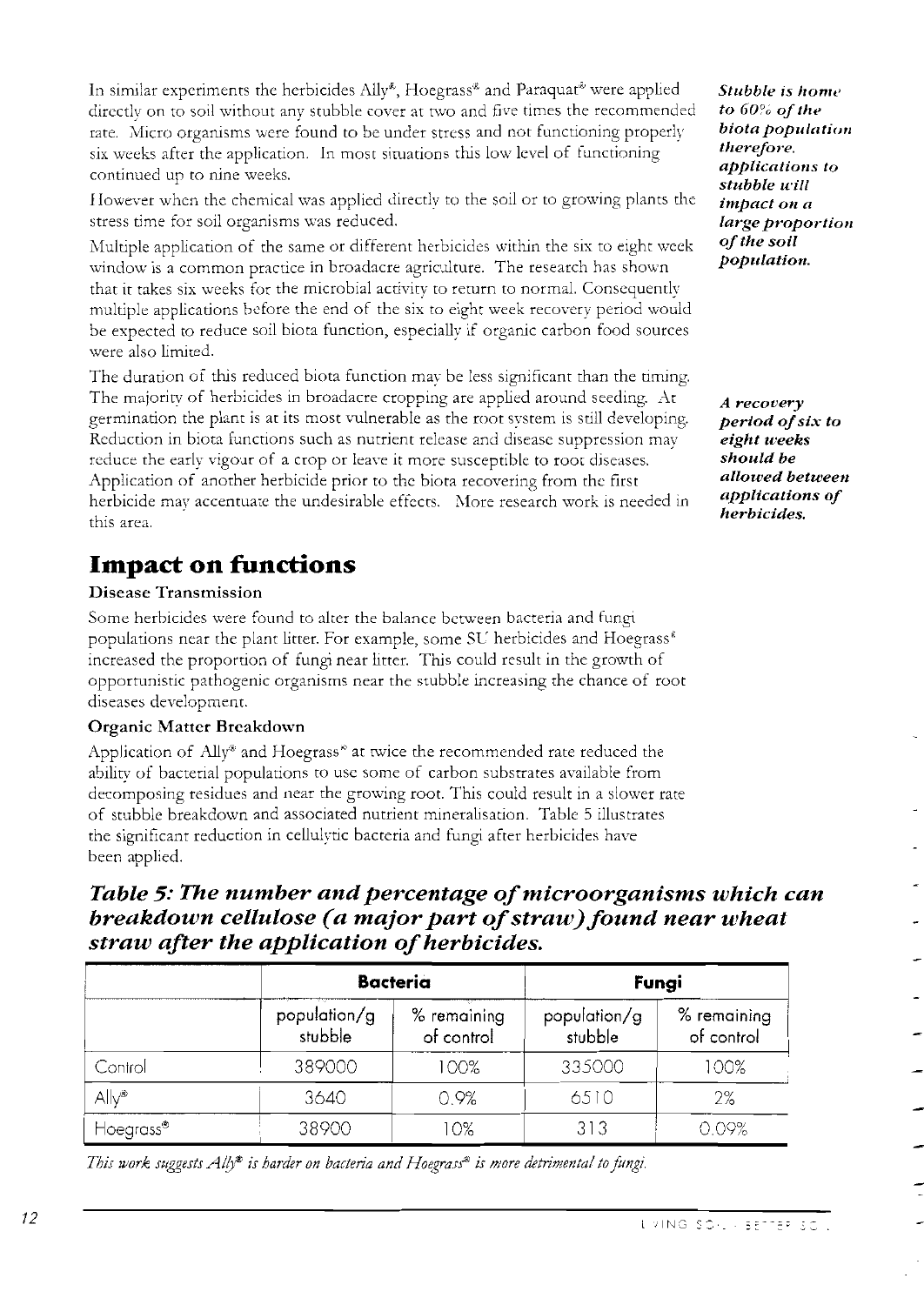#### **Nutrient Cycling**

Avoid application of herbicides to legumes that may have negative effects on symbiotic nitrogen fixation

Other work has shown that the nitrifying bacteria, responsible for the transformation of ammonia nitrogen to plant available nitrate, are the most susceptible to herbicide applications.

Modified applications of fertilizer N may be appropriate to compensate for reduced N mineralisation during the first six to eight weeks following herbicide application.

Herbicide effect on mycorrhizal colonisation is two folded. Firstly herbicide effect the mycorrhizal fungi it self and secondly herbicides reduce root growth affecting the available root length for mycorrhizal colonisation.

### Graph 2: Changes in levels of mineral nitrogen after application of a chemical to the soil.



Results are shown as a percentage of the mineral nitrogen available under the control. The larger percentage suggests high levels of mineralisation by soil organisms.

#### Pesticides as food

Microorganisms feed on simple carbon compounds and agrochemicals, therefore all pesticides, to a lesser or greater extent, can be used as a food source by the soil biota. Different chemicals will be used by different microbes, therefore populations of appropriate microbes must be present if the pesticide is to be degraded by microbes

It may take time for the populations of appropriate microbes to build-up. During this period these pesticides may harm other soil organisms and temporarily or permanently alter the balance of biota populations present in the soil.

Sulfonylureas have been found to persistent longer in alkaline soils. However, it is coming to light that in some alkaline soils sulfonylurea residues are becoming less of a problem. This is thought to be due to an increase in the number of organisms which breakdown these chemicals in an alkaline environment. Management practices that could lead to the build-up of these microbes are as yet unknown.

Microbial degradation of herbicides is an important method of breakdown. As the majority of microbes in southern Australian soils are located in the top 10 cm soil, movement of herbicides beyond this zone may result in long-term persistence of herbicides.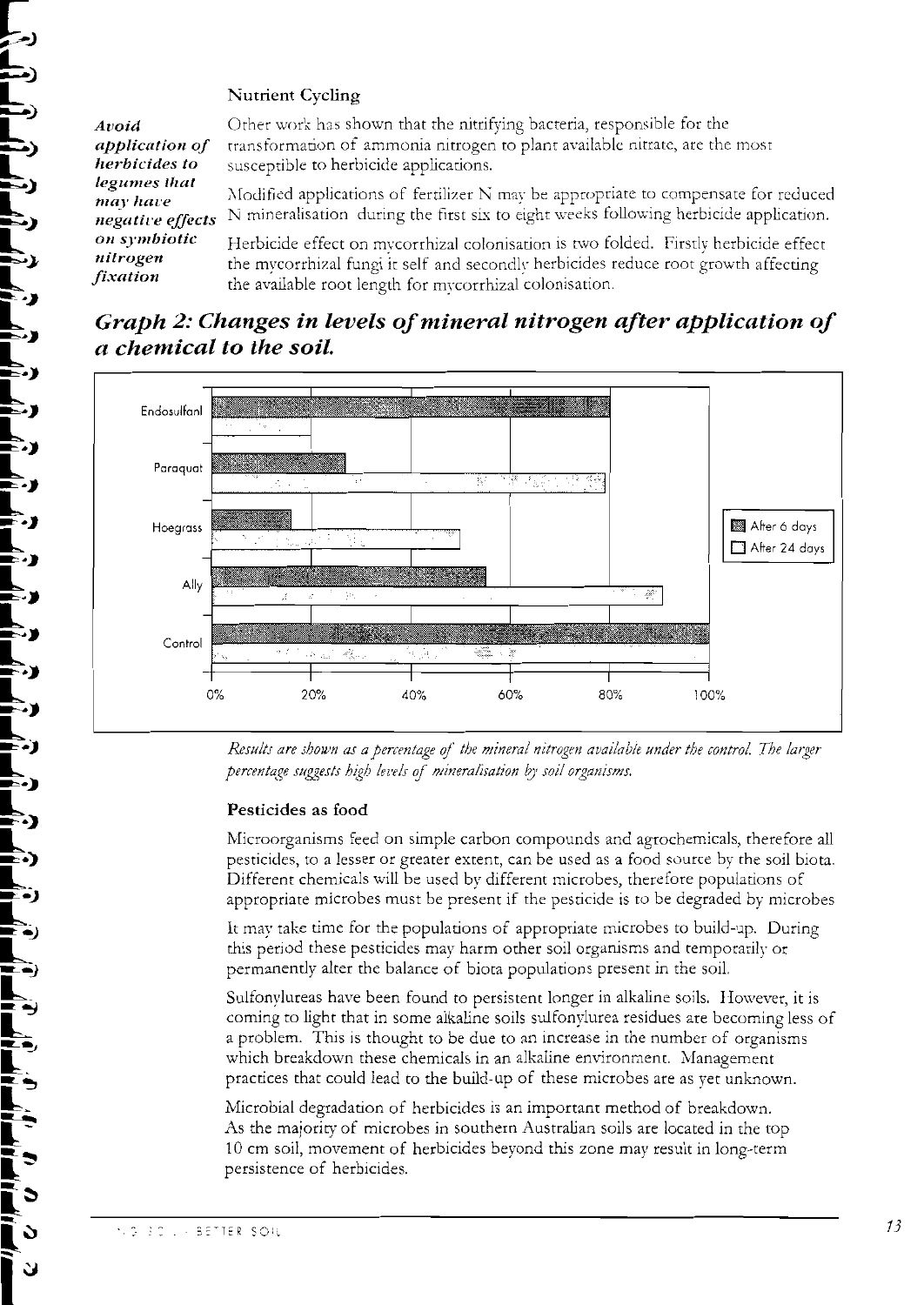# **IN SEARCH OF A RECIPE FOR DISEASE SUPPRESSIVE SOIL**

By Stephen Neate, CSIRO Land and Water

## **Take home messages:**

- · Disease suppressive soils are found throughout the world
- We have shown that suppression develops due to changes in soil biology
- · Suppression identified in South Australia is against several disease organisms (pathogens) and exists in rotations
- Intensive cropping and increased carbon inputs are associated with the development of suppression.

For many years farmers and scientists have focused on the soil organisms that cause disease, the pathogens. However, more recently soil organisms which prevent disease have been put under the microscope and the search is on for farming practices which encourage the multiplication of disease suppressive organisms.

Soil organisms carry out a range of functions (see Figure 1). One of these functions is disease transmission and suppression. Suppression is restoring the balance between the soil organisms in the soil so the pathogens do not dominate.

A suppressive soil is one that, despite having conditions that favour the establishment of a disease forming organism, results in the pathogen:

- either not establishing,
- establishing but not producing disease,
- establishing and then declining

Suppression is not the elimination but the control of disease forming organisms. In agriculture we are trying to achieve a level of suppressiveness which prevents disease levels that cause economic loss. But suppression is relative - a soil may be suppressive, but disease at a lower level is still experienced.

### Table 6: Advantages and disadvantages of controlling disease with suppresive soils

| <b>ADVANTAGES</b>                                                                              | <b>DISADVANTAGES</b>                          |  |
|------------------------------------------------------------------------------------------------|-----------------------------------------------|--|
| • reduces the legal, environmental and public                                                  | • takes more intensive management             |  |
| safety hazards of chemicals                                                                    | and planning                                  |  |
| • should achieve control equal to the best                                                     | • may restrict flexibility in early years     |  |
| currently available by other methods                                                           | • requires new skills                         |  |
| · can be used in organic or reduced pesticidez<br>systems, thereby adding value to the product | · disease control is not achieved immediately |  |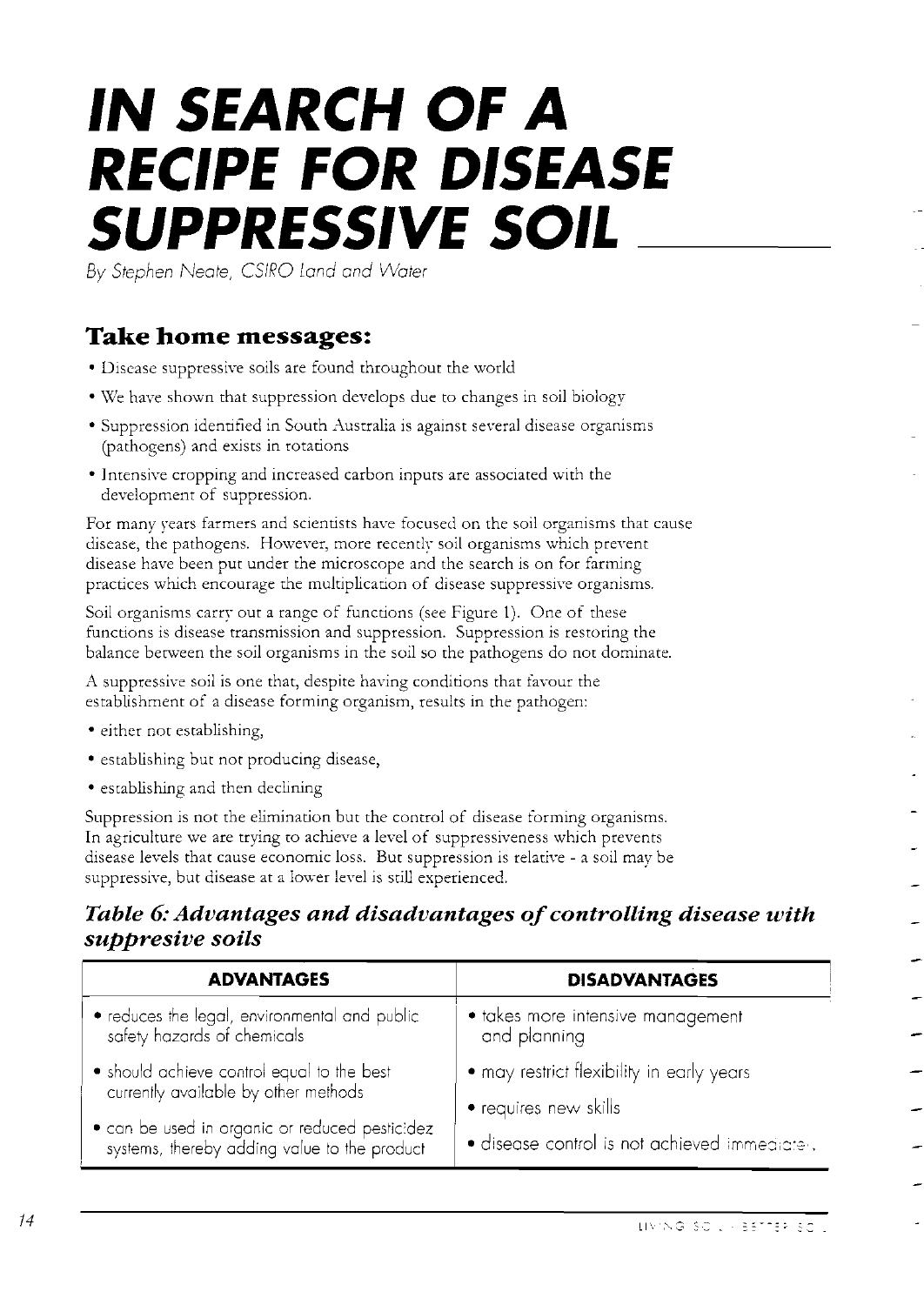## What makes a soil suppressive?

Warm, moist soils with high levels of carbon to nitrogen will have higher levels of microbial activity and relatively have a higher level of suppression

J.)

▔∂

፣ንዝ

∑∂

ΞЛ

F)

ಾ

- J

ני ≣

⊷≫

િ

≡ ?)

ED)

≡े

E 2)

E J

10

E 5)

L.

œ

 $\mathbf v$ 

ں

Naturally all soils have the capacity to suppress disease.

Microbial activity, which depends on soil moisture, temperature and the ratio of carbon to nitrogen, is the precursor to suppression. Table 7 illustrates the increase in soil organisms in suppressive soils compared to organism levels in non-suppressive soil at trial sites in Avon, South Australia.

Conditions that change biological activity or relationships between organisms can effect suppression.

Warm, moist soils with high levels of carbon to nitrogen will have higher levels of microbial activity and a relatively higher level of suppression.

### Figure 7: Different levels of soil biota in suppressive and non-suppressive soil at Avon SA.

|                                     |        | <b>Suppressive</b> | <b>Non-suppressive</b> |
|-------------------------------------|--------|--------------------|------------------------|
| Microbial Biomass ( $\mu$ g c/g)    |        | $250 - 500$        | 200 - 450              |
| Microbial Biomass near stubble July |        | 750 - 850          | $500 - 675$            |
|                                     | August | 600 - 700          | $\Delta$ 00 - 525      |



The degree of suppression will also relate to the balance between disease-causing organisms and those organisms which feed on these pathogens. Figure 3 illustrates that the level of disease inoculum will vary from season to season. Consequently, a soil that is able to supress moderate levels of disease incolum may not be able to suppress disease in a vear when large amounts of effective disease organisms have survived.

### **Figure 3: Survival and** effectiveness of disease *inoculum from one* season to the next  $(V<sup>r</sup>Gupta)$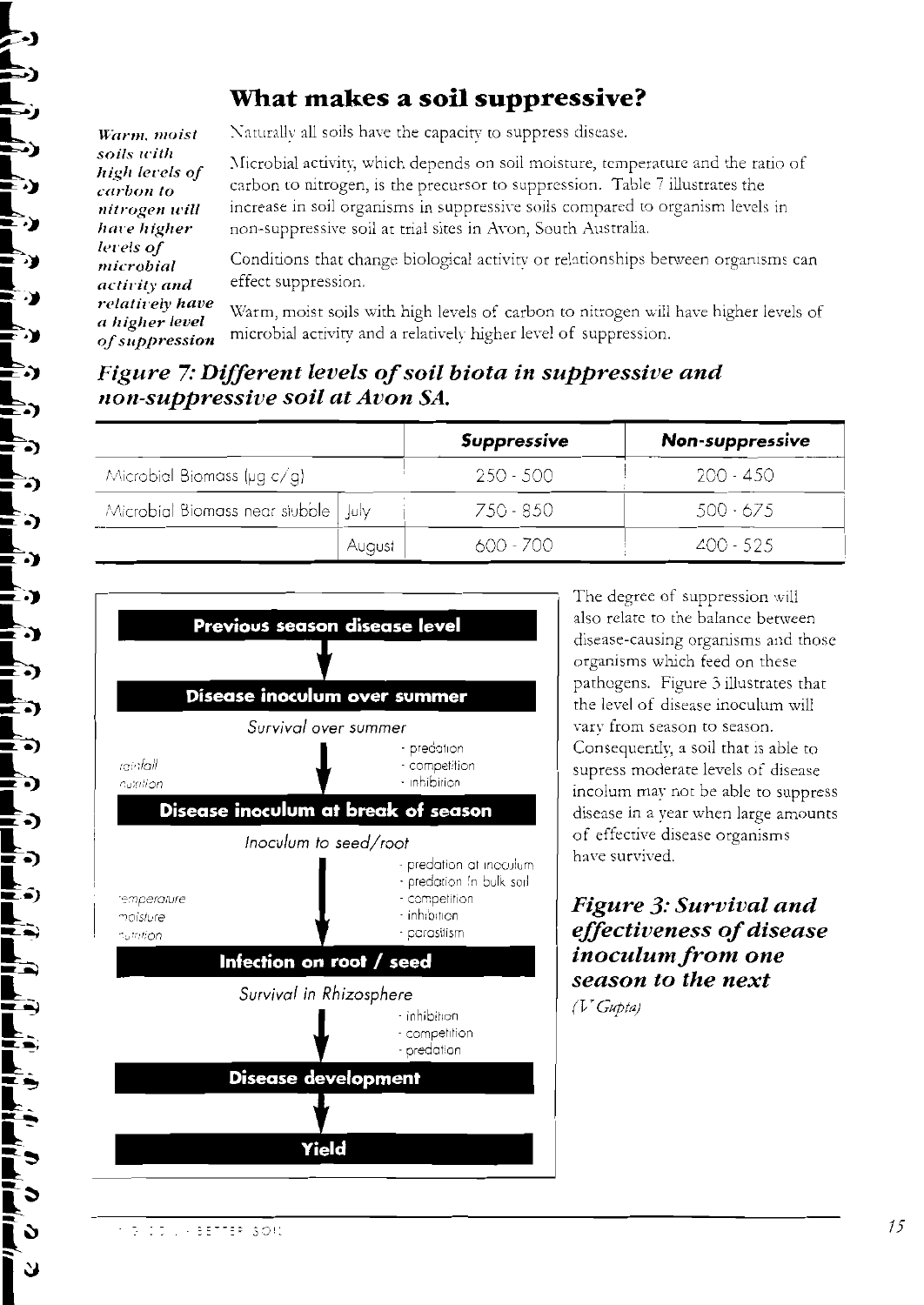Table 8: Disease capacity and stubble decomposition rates for the crowns  $/$  stubble recovered from field incubation which commenced in May.

| Disease/<br><b>Decomposition level</b> | Date of reading | <b>Suppressive</b> | Non-suppressive |
|----------------------------------------|-----------------|--------------------|-----------------|
|                                        | July            | $40 - 60%$         | $> 80 \%$       |
| Rhizoctonia solani                     | August          | $< 20\%$           | >60%            |
|                                        | July            | $50 - 60%$         | > 80%           |
| Take-all (Ggt)                         | August          | 30%                | >70%            |
| Stubble breakdown                      | July            | 25%                | >10%            |
| % broken down                          | 12 months       | 70%                | 35%             |

Where soils were suppressive the disease level fell dramatically between July and August. At the same time rate of stubble breakdown, which is carried out by soil organisms, was found to be greater under suppressive soils.

## Which diseases can be suppressed?

In Europe, suppressive soils have been found to suppress a single disease, for example Take-all decline. However, this suppression requires a monoculture to be maintained. Researchers in South Australia have found soils which are able to suppress a range of diseases under a range of crop types and which remain suppressive over different seasons.

Table 9: Disease in broad acre cropping which may or may not be suppressed.

| <b>Suppressed</b>                                        | <b>Not suppressed</b> | Unknown     |
|----------------------------------------------------------|-----------------------|-------------|
| Rhizoctonia bare patch<br>Take-all<br>Fusarium crown rot | Pythium root rot      | Pratylencus |

## What management practices improve suppression?

Maximising the return of crop residues to the soil has been found to increase microbial activity and turn a soil into a disease suppressive soil.

Stubble retention and minimising grazing have both been found to help maximise residue return.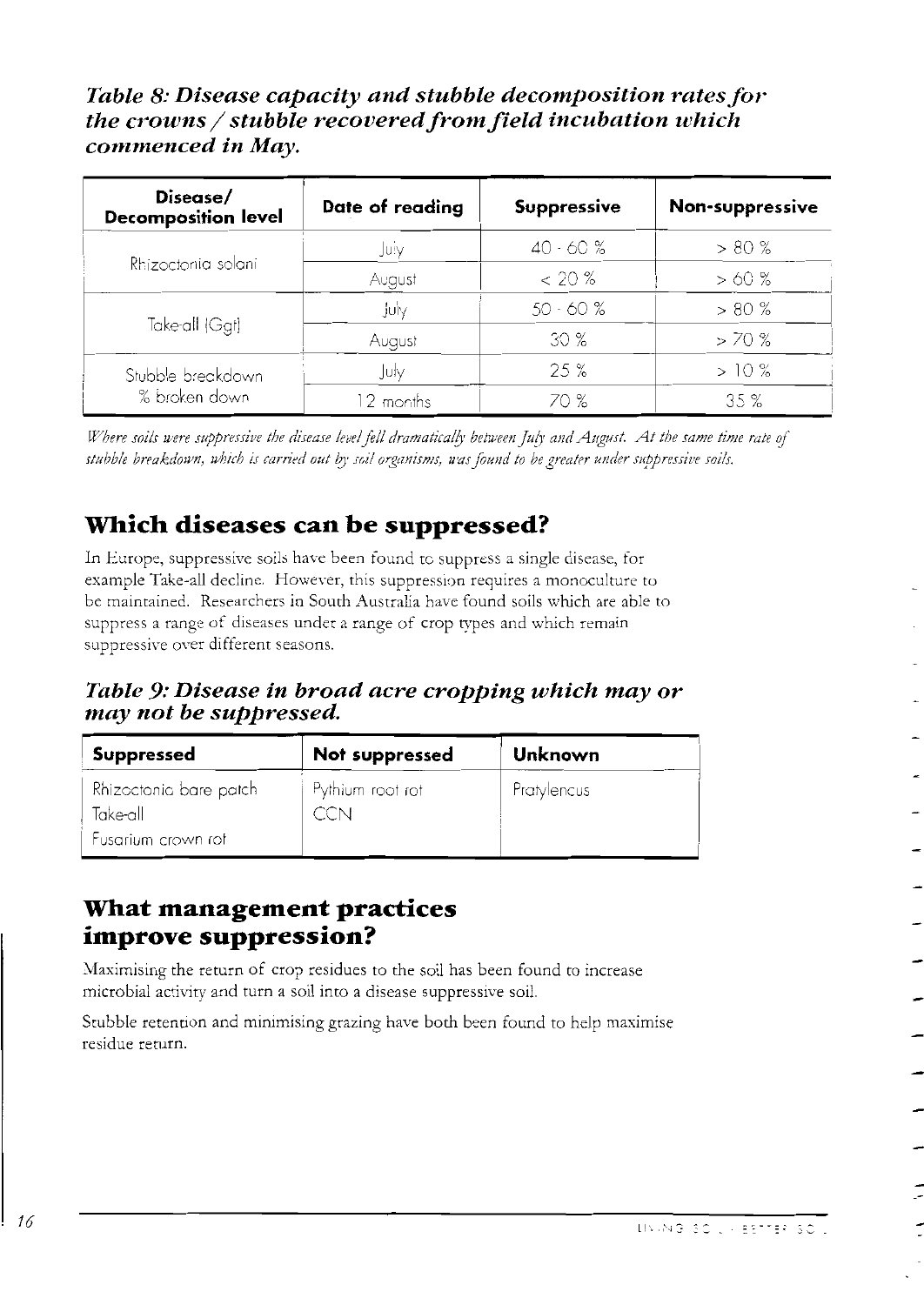### Table 10: Case Histories - Management systems under which disease supression has been found to develope.

| Case History 1:<br>Booborowie, South Australia                                          | <b>Case History 2:</b><br>Lock, South Australia |
|-----------------------------------------------------------------------------------------|-------------------------------------------------|
| Soil type: Red Brown Earth                                                              | Soil type: Grey Calcareous Sandy Loan           |
| Annual rainfall: 425mm                                                                  | Annual rainfall: 400mm                          |
| <b>Production System:</b>                                                               | Production System:                              |
| Prior to the development of suppression                                                 | Non suppressive soil                            |
| • ley farming rotation system of wheat and bar-                                         | • pasture/wheat/barley rotation                 |
| ley crops with grassy pastures                                                          | • one cultivation with narrow sowing points     |
| • sheep - heavily grazed pastures                                                       | after the break                                 |
| In the early 80's moved into                                                            | • Roundup three weeks before seeding            |
| • more intensive cropping and stubble retention                                         | • Trifluralin before seeding                    |
|                                                                                         | 95 $kg 26:11 + Zn$ applied with the seed        |
| • narrow sowing points to minimise<br>soil disturbance                                  | Suppressive soil                                |
|                                                                                         | • continuous crop, wheat/barley/peas rotation   |
| • $70\text{kg}$ DAP + Zn and 60kg Urea                                                  | • one cultivation with narrow sowing points     |
| • pastures sprayed year before for weed control,                                        | after the break                                 |
| cultivated after the break with narrow sowing<br>points and use of knockdown herbicides | • Roundup three weeks before seeding            |
|                                                                                         | • Trifluralin before seeing                     |
| Mid 90's - suppression recorded                                                         | 95 $kg 26:11 + Zn$ applied with the seed        |

## How long does it take for a soil to become suppressive?

Suppression develops over a period of timing. The duration will depend on the conditions and the return of organic residues. At Avon disease suppression developed over ten years irrespective of rotation or tillage.

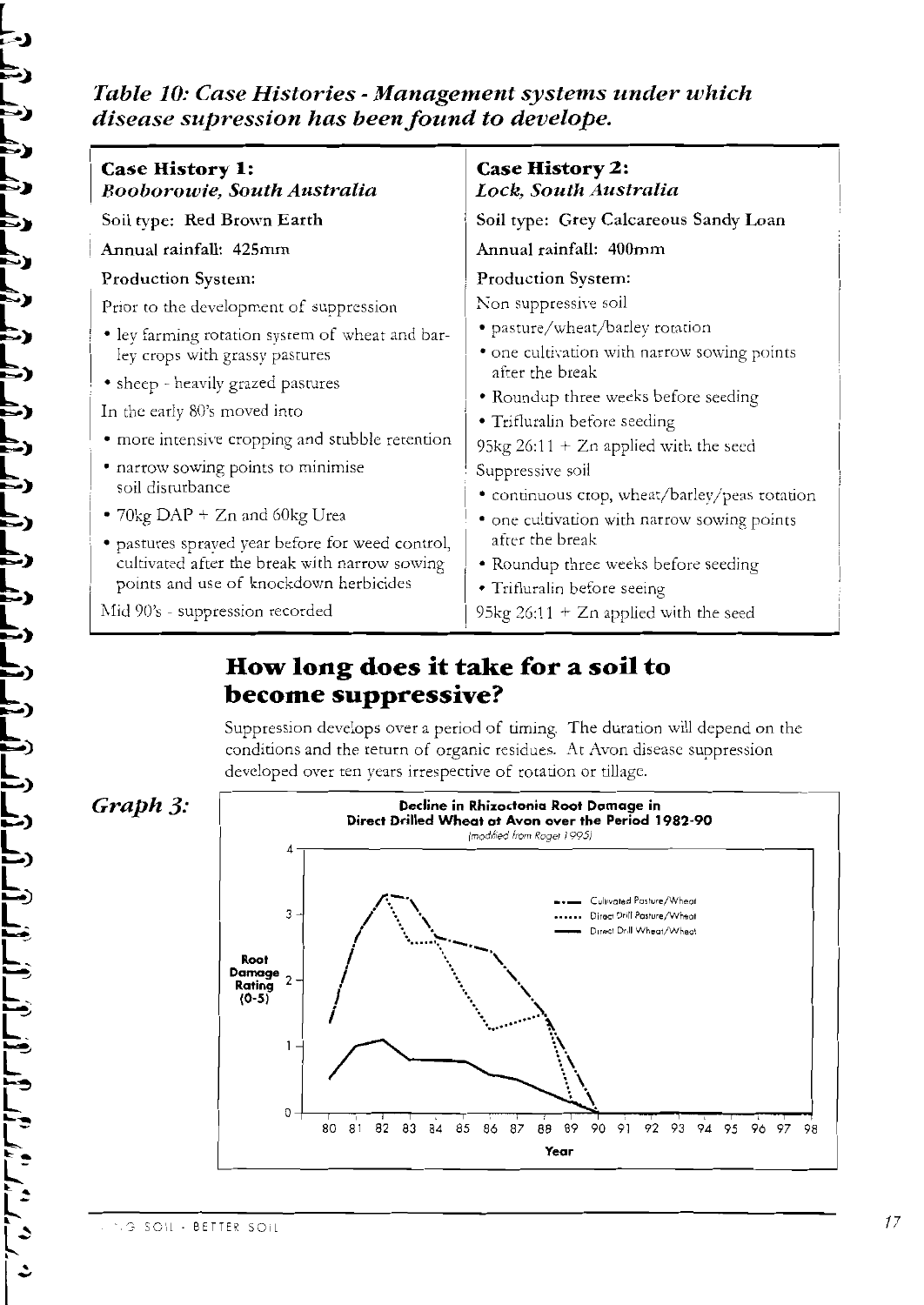# **FREE NITROGEN FROM THE AIR** Some facts, figures and rules of thumb

By Ross Ballard, SARDI.

## Bacteria fix nitrogen

Legumes (clovers and lucerne) 'fix' nitrogen from the air into a form which can be used by the plant. This process is carried out by the bacteria, Rhizobia sp., which live in the nodules on the legume root.

## **Symbiosis**

This is a symbiotic relationship, the plant receives nitrogen and the bacteria receive sugars.

## **Slow release fertiliser**

Nitrogen fixed by a legume is organic nitrogen and acts like a slow release fertiliser. It becomes available to the plant as the plant residues are decomposed by other soil organisms. The process of converting organic nitrogen to the inorganic form which is available to plants is called mineralisation. Grasses, cereals, or the legume may take up this inorganic nitrogen.

### "Rules of thumb" Nitrogen fixation

For each tonne of legume dry matter, 25kg of nitrogen is fixed.

A reasonable legume pasture may fix 125kg of nitrogen per hectare.

That is equivalent to 270kg of urea.

Different legumes fix and use different levels of nitrogen.

### Graph 4: Prefered pH range for common pasture legumes



Soil texture and rainfall will also impact on growth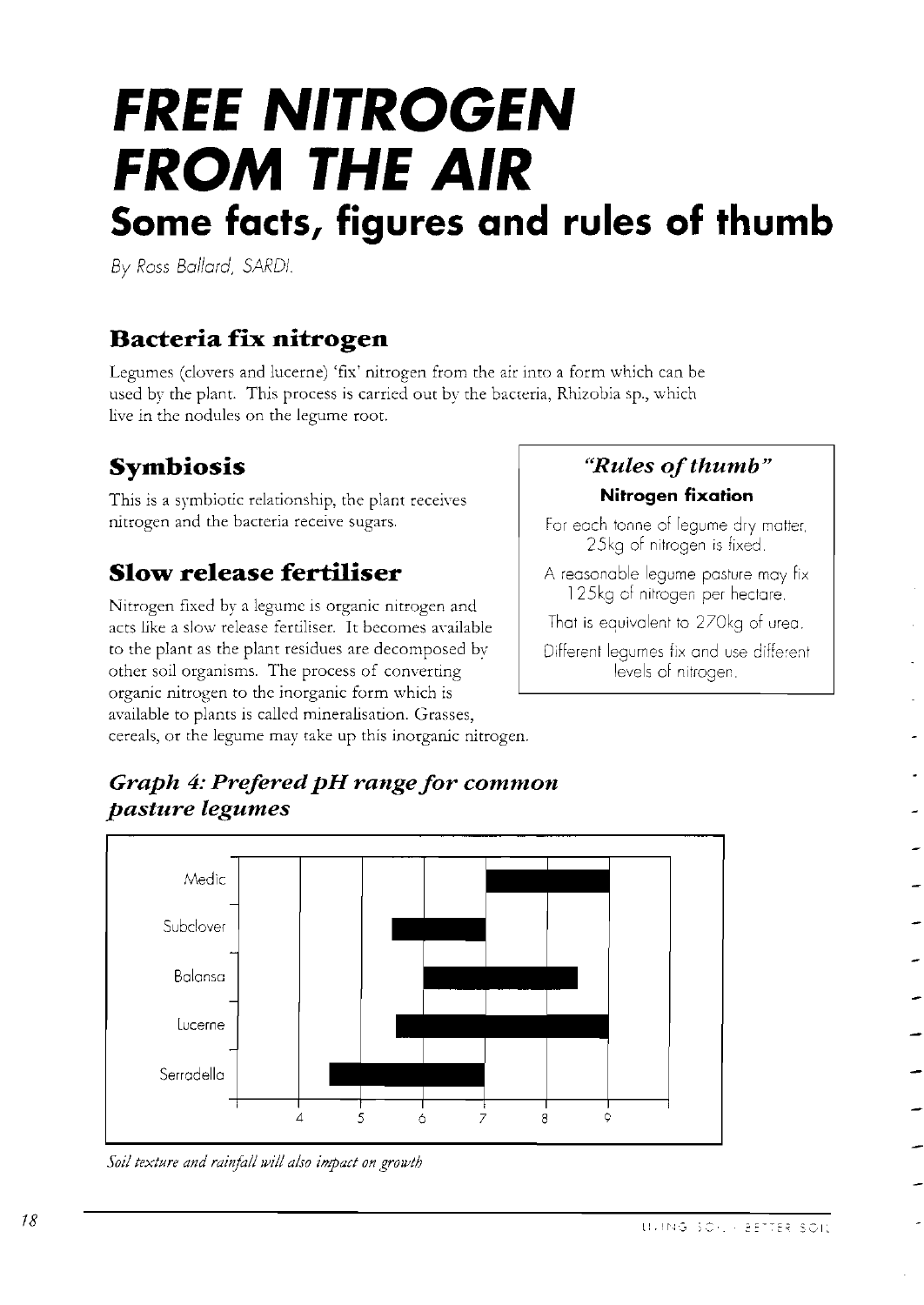## **Horses for courses**

Different legumes need different rhizobia. Clover rhizobia will not nodulate lucerne. Equally, lucerne rhizobia will not nodulate vetch. Hence, if you sow a new legume in a paddock, inoculation should be practiced.

### Ensure you use the correct inoculant strain.

# Rhizobial inoculants are alive

Remember that rhizobial inoculants contain living bacteria. They are fragile. Don't expose them to excessive temperatures or freeze them. Avoid mixing them with pesticides and fertilisers. Sow seed as soon as possible after inoculation, into a moist seedbed.

Rhizobia require warm moist soil conditions. They must be the correct species for the legume so that nitrogen fixation occurs.

## · Hot drv soil

· Incompatibility of rhizobium and plant

Factors that will limit nitrogen fixation:

- $\bullet$  Low pH
- High levels of nitrogen fertilizer.

## **Impact of pH**

Soil pH can be the major limitation to a good symbiosis (see graph 4).

Nitrogen fixation by subclover may decline where soil pH falls below 5. Whilst there are often still rhizobia in the soil, their ability to nodulate the clover may be reduced. Liming to increase soil pH is the best solution.

Lucerne rhizobia are less tolerant of low pH. They are rarely found in soils where the pH is less than 6. Hence, it is absolutely essential that lucerne seed is inoculatedand lime pelleted at sowing. Liming to increase soil pH is also a good strategy.

### "Rules of thumb" **Assessing nitrogen fixation**

#### When

Plants are best assessed 8-10 weeks after germination.

### Where

There should be at least 5 red nodules close to the top of the root system.

### **Red nodules**

Sometimes the nodules needs to be cut to see the red colouration.

### White nodules

Numerous white nodules scattered over the roots indicate the symbiosis is not fixing nitrogen.

### Old nodule

Active nodules (red) may turn green as their n-fixation activity declines with age or plant stress. In subclover plants at flowering, it is common to observe that whilst the section of nodule close to the plant root is green, the nodule tip remains red. This red area of the nodule is still fixing nitrogen.